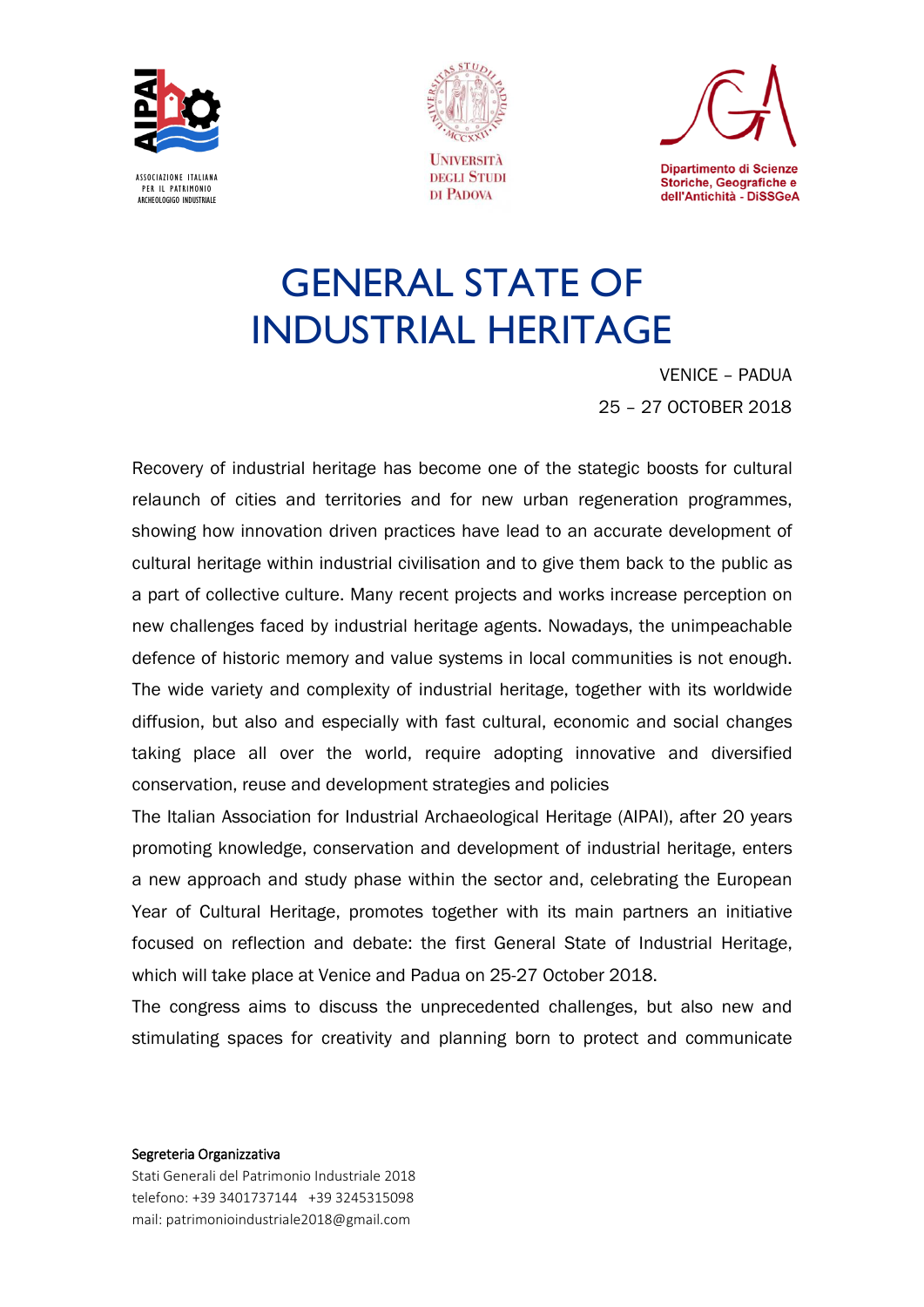





industrial civilisation heritage within sustainable development processes, able to mobilise all resources and subjects from a certain area.

Abstracts for papers or panels must be submitted following guidelines available at www.dissgea.unipd.it/convegno-aipai-2018-stati-generali-del-patrimonio-industriale and including the subtheme of choice from the following list:

# 1. Production fields and landscapes (coordinators: Renato Covino, Giovanni Luigi Fontana, Massimo Preite)

For the last decade, landscape –understood as the stratification of anthropic experiences in relation to territory – has become a key topic in cultural heritage policies. Such framework includes also industrial heritage. Context built around a factory (employee houses, railways, sanitation systems, freight and waste products storage, road network) has become a relevant factor in heritage emergencies assessment, while considering also its relation with more ancient heritage. There are clear differences between small and medium-sized enterprises, disseminated throughout the territory, and grand industrial installations which take up wide areas, defining their balances. Large productive units (steelmaking, mechanics, electricity, shipbuilding and chemical industry) radically transform cities and suburban areas and, in some instances, build these urban areas around factories on former farmland. Small and medium-sized enterprises (milling, food, paper, glass, construction materials, fashion and footwear industries) and their networks establish more balanced relations with landscape and previously emerging realities. This becomes noticeable both when companies are still active and when they cease operating and demolition or reuse need to be planned. The discussion topic will therefore be how these two realities shape landscapes and define their balances, presenting positive restoration examples, determining factors, key players, available resources, etc. Also, the analysis will focus on current critical cases – of heritage

#### Segreteria Organizzativa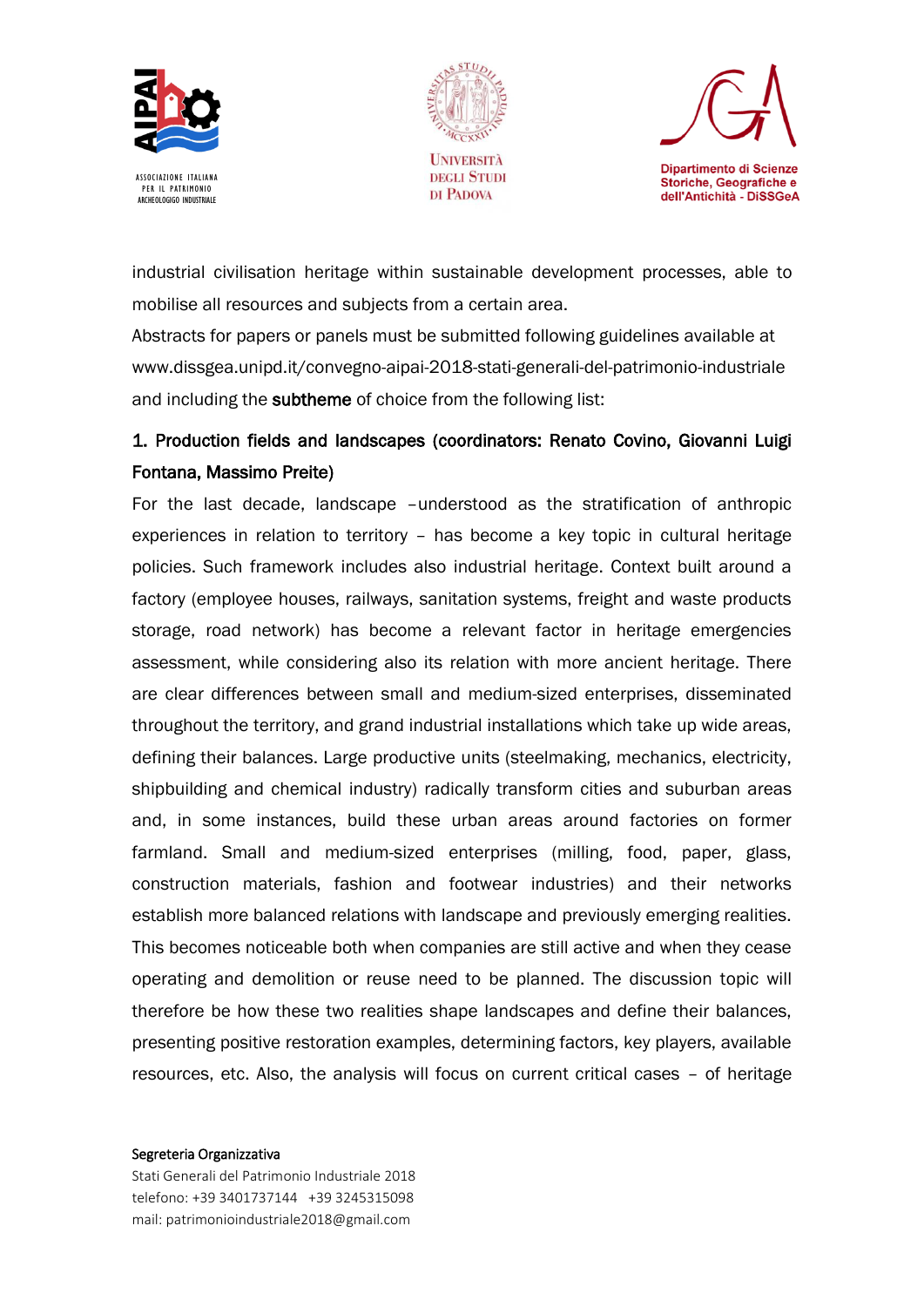





emergencies destruction and misrestoration – and the processes they trigger within the territory and landscape.

### 2. Work history and culture (Andrea Caracausi, Riccardo Cella)

Work history plays a main role within industrial heritage management and development. Work has not just been an integral part of sites and structures, because of the activities carried out inside them from their construction and during their entire period of operation, it has also permated workers' social and community life inside and outside their workplace. Besides, recent restoration projects of industrial buildings and the subsequent restructuring towards new ways of culture and creativity economy have led, especially in areas suffering deindustrialisation, radical career changes and the origin of new professions and workplaces. Therefore, analysing an industrial site requires a multidisciplinary approach that considers elements such as technology and work relations, social structure and all other activities taking place in a certain site. Work experiences, conditions and organisation are nowadays merely visible in a material dimension, but play a vital part in the history of a site from an intangible perspective: attention to material artifacts produced by a company, to oral tradition enriched in time, and to archive documents allow us to give a new life to the immaterial heritage still present in several industrial and deindustrialised areas. Studying these transformation in work contexts from the workers' point of view offers a framework for understanding the effects these buildings on population and lifestyles, on social practices, customs and mentalities. A similar approach may promote informed choices in policies regarding new uses of such structures.

The session aims to remark the importance of the relation between industrial archaelogy and work history in long-term analysis - starting from the proto-industrial era –, tackling matters such as work management, new professions and

#### Segreteria Organizzativa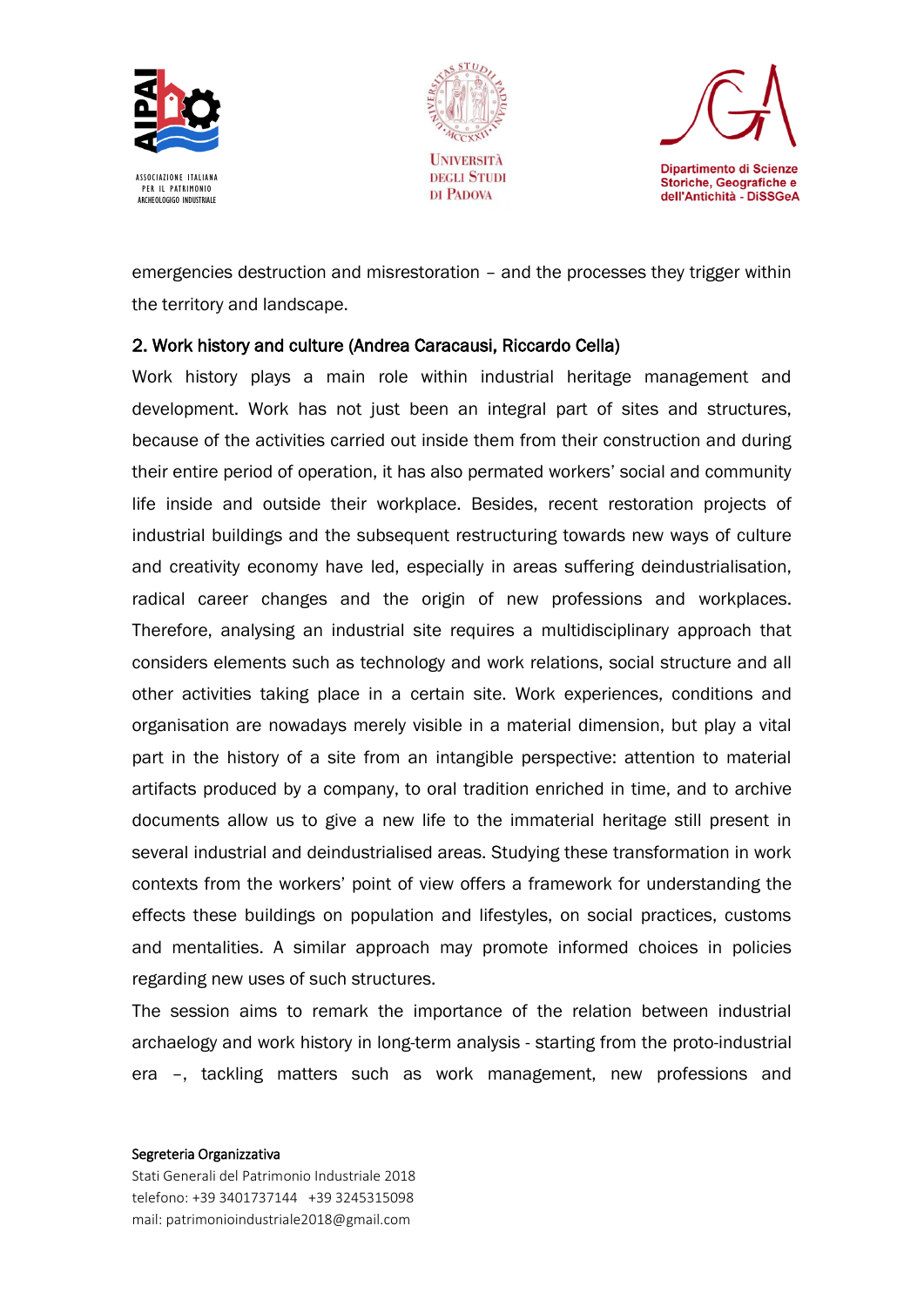





workplaces, gendre gap, relationships, social life (canteen and afterwork time), private life (working-class houses and neighbourhoods) and memories (work narrative and ideology).

## 3. The industrial city (Giovanni Luigi Fontana, Franco Mancuso, Guido Zucconi)

The industrial city question is often addressed from a historic and urbanistic point of view. Nowadays, and in order to grasp its meaning, we need to adopt several perspectives: analysing especially the case of those cities which, during the 19th century, changed profoundly and suddenly their role and urban distribution, due to the settlement within or around them of factories and infrastructure based on new technologies usage and large shares of working force. But also considering protoindustrial cities, where manufacture preceded the nineteenth-century revolution: where are they located, which production are they specialised in, and how their tradition relates to the following industrial development.

On the other side, we find industrial cities abruptly (and unexpectedly) created ex novo where energy, raw materials, infrastructures and working force are available; leading to urban, social and production models experimentation. We need to understand the reasons of this kind of industrial cities disseminating around the world; who are the main entrepreneurs that promote them; the living and working conditions within them; and their effects on architectural and urban models for social housing. All this assessing their current situation and development projects aswell.

In the light of increasing obsolescence in production and infrastructure areas within urban centres, and their progressive abandon state, we must consider potential cases where restoration actions , or even real state development, have caused changes in their role or identity and whether these actions have been successful among citizens.

#### Segreteria Organizzativa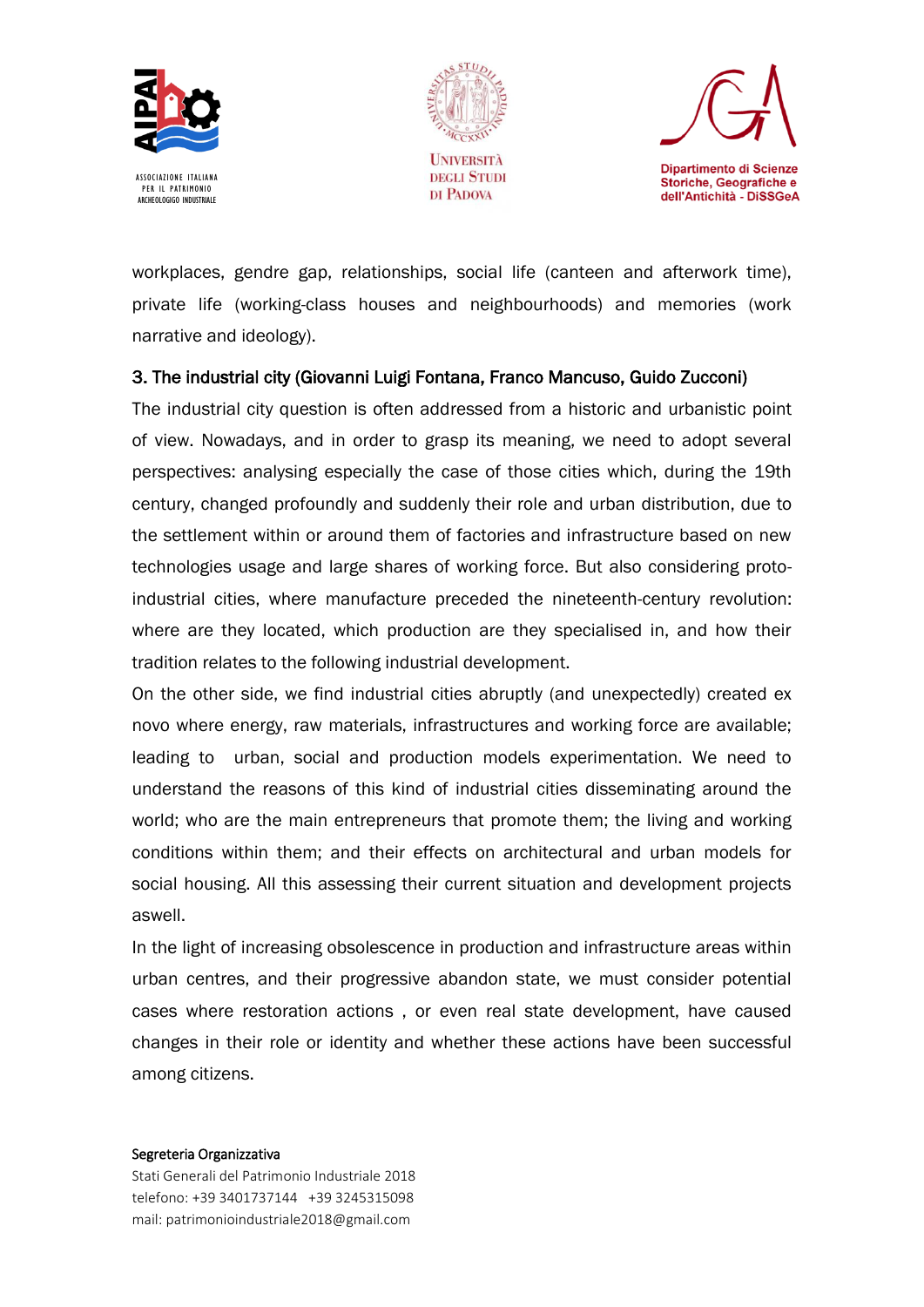





Finally, as a part of collective remembrance, we may analyse if and how industrial cities have been able to preserve their identity and their industrial recent past (in architecture, life style, culture and social character), but also the traces of labouring and business presence – as a result of local policies.

# 4. Industrial construction: technological innovation and materials, techniques and procedures experimentation (Edoardo Currà, Augusto Vitale)

During 19th and 20th centuries, industrial construction has constituted a breeding ground for exerimenting with new materials, techniques and building processes. Several motivations underpin this recurring building models, more influenced by technological progress than contemporary civil construction. On one hand, the specific requests for investment and production, as the research for large spans, conclusion times or materials optimization. On the other hand, we have to bear in mind that designers were able to work more easily - an essentially modern matter, often dismissed from civil construction.

Regarding this matter we can identify relevant cases of industrial complexes, or single warehouses, worthy members of construction and technique history (specially of iron, reinforced concrete or glass); but also designers or companies who made the use of innovative materials and approaches a meaningful part of their working experience. This session may aswell include original considerations of the current state of industrial buildings and architectural conservation and renewal projects.

It is in fact due to cost and timing requirements in construction plans, thickness of materials, and project choices, that often these buildings show a particular fragility. Therefore, conservation works face significant challenges, that curators need to tackle.

# 5. Tools and structures for knowledge and development (Giorgetta Bonfiglio, Renato Covino, Carolina Lussana, Antonio Monte)

#### Segreteria Organizzativa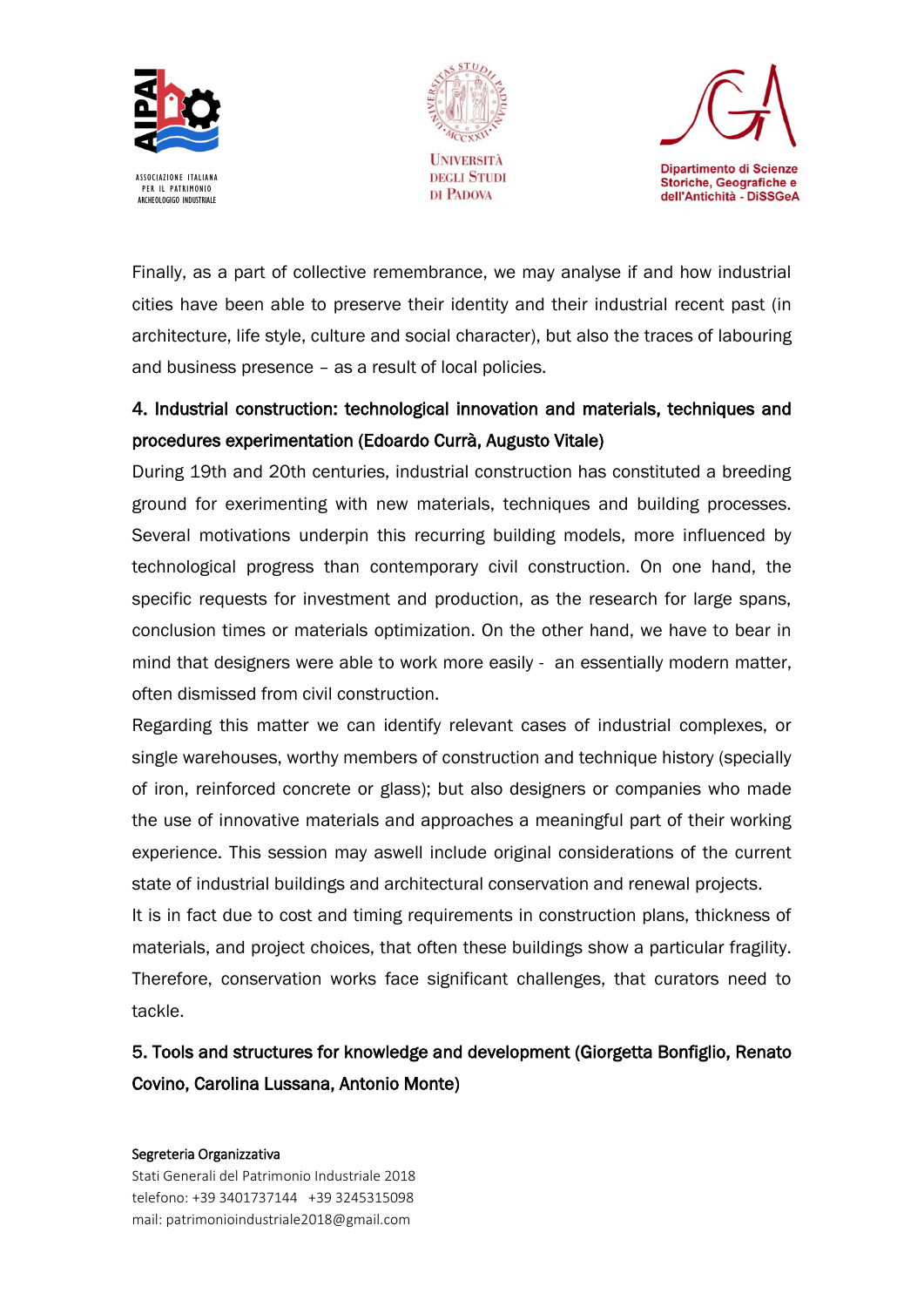





For almost half a century, attention has been focused specially on exploratory courses of industrial heritage. Following other countries footsteps, efforts have been channelled to create archive data sheets with different criteria, according to the specific goal – from functional restoration of a monument, to the diverse techniques, and the research on elements featuring buildings, tools, production cicles, industrial areas or plants. The purpose was to promote conservation, restoration, renewal and development of the property. Archive works have been sponsored by local and national authorities, universities and research institutes. Nowadays, there is still no archive data sheet by the Central Institute for Cataloging and Documentation (ICCD), nor a census that would allow an assessment on existing heritage. As archives and catalogues are essential tools for knowledge, some Italian regions (Basilicata, Apulia, Umbria) have introduced regulations with the aim of implementing, managing and promote exploratory courses for heritage conservation and development. The questions we may tackle are essentially three: In what measure have these courses promoted safeguard and conservation? How have regulations contributed to sensitise comunity, academia and operators? How have the courses guided projects and mobilised resources, promoting development? It is also important to describe how censuses have been promoted and which elements have allowed to establish permanent structures and legislative procedures.

A related, but independent theme is that of archive collections. In order to open up new horizons for preserving this fragile and essential heritage within new initiatives aiming increased knowledge and smart reuse of industrial heritage in whole, both a theoretical balance and a report of practical experiences are needed – with reference to company archives preservation and development and to records provided to historiographical research.

#### Segreteria Organizzativa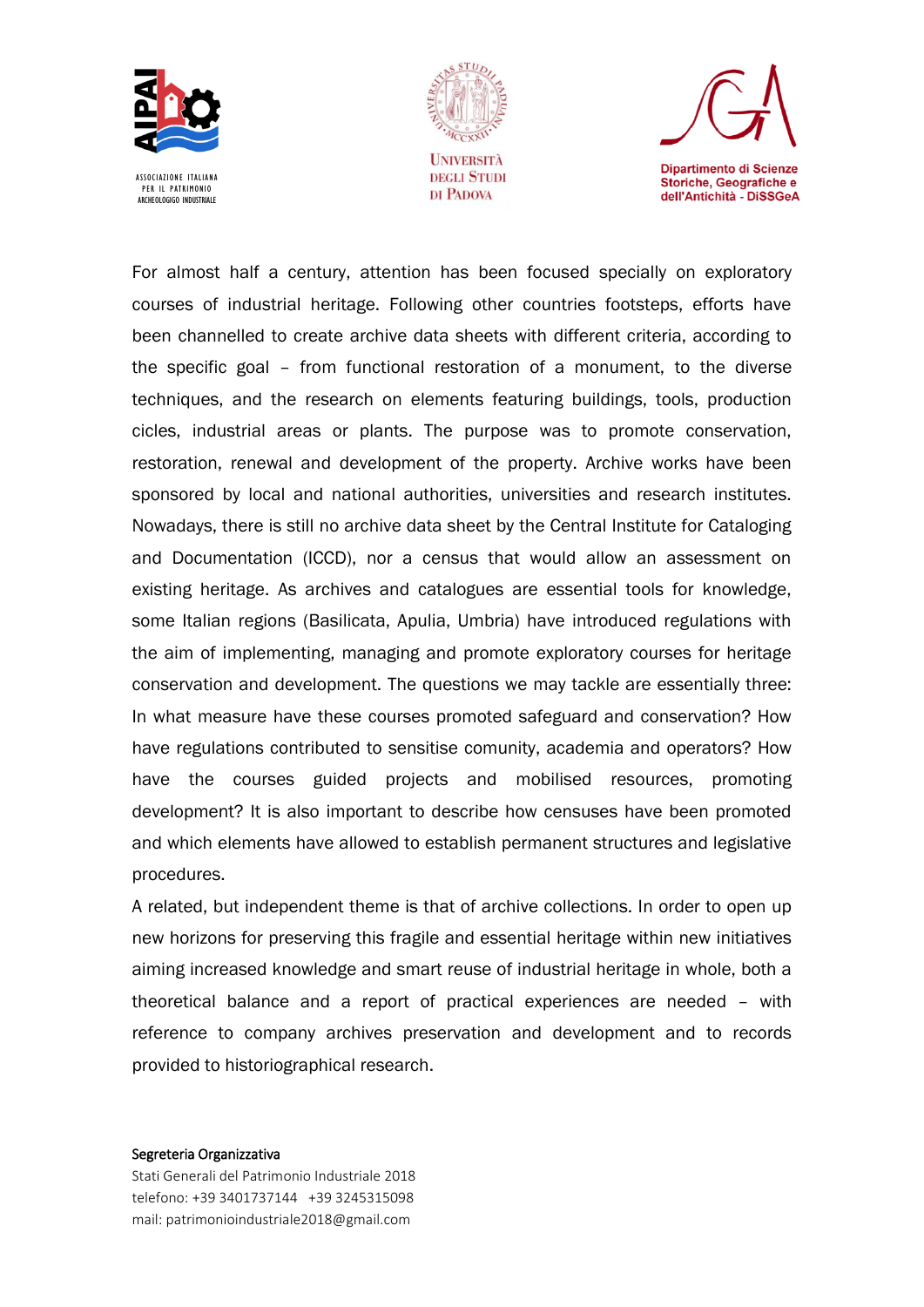





### 6. Industry and communication (Angelo Desole)

As essential elements of business communication, photography, cinema and visual arts related to indsutry are still today among the main sources to retrace the complex and often contradictory history of industrial development in Italy. Starting from the 1911 Expo in Turin, where first real business advertisement catalogues were published, up to the Great War and war propaganda; then to fascist modernisation with the great sanitary works and the "wheat battle", both narrated through avant-guardist language; followed by the reconstruction and economic boom, often seen from the neorealistic perspective; we get to 1968 and the subsequent relocation of industry within collective conscience. Finally we find the unsettled matter of great dismantlements, the end of industry and the crisis within almost whole production sectors.

Photography, cinema, graphic design and visual arts have narrated all these trend phases and developments, creating the collective imagination about industry and defining its role within society.

### 7. Community groups: scenarios and experiences (Jacopo Ibello)

The role of associations and volunteers has been crucial in industrial heritage development and its acknowledgement as a part of cultural heritage. Volunteer citizen organisations have often anticipated institutions in understanding the importance of protecting industrial heritage, tangible and intangible, encouraging the latter to commit in restoration. Still now, that industrial heritage has for long been accepted as worthy of protection from the institutions, economic issues that involve both public and private sectors urge citizens to intervene in order to save monuments at risk. Associations have become no just "activist" organisations, but also potential instruments for temporary or permanent management in museums or abandonned spaces, to the point that local authorities have created specific

#### Segreteria Organizzativa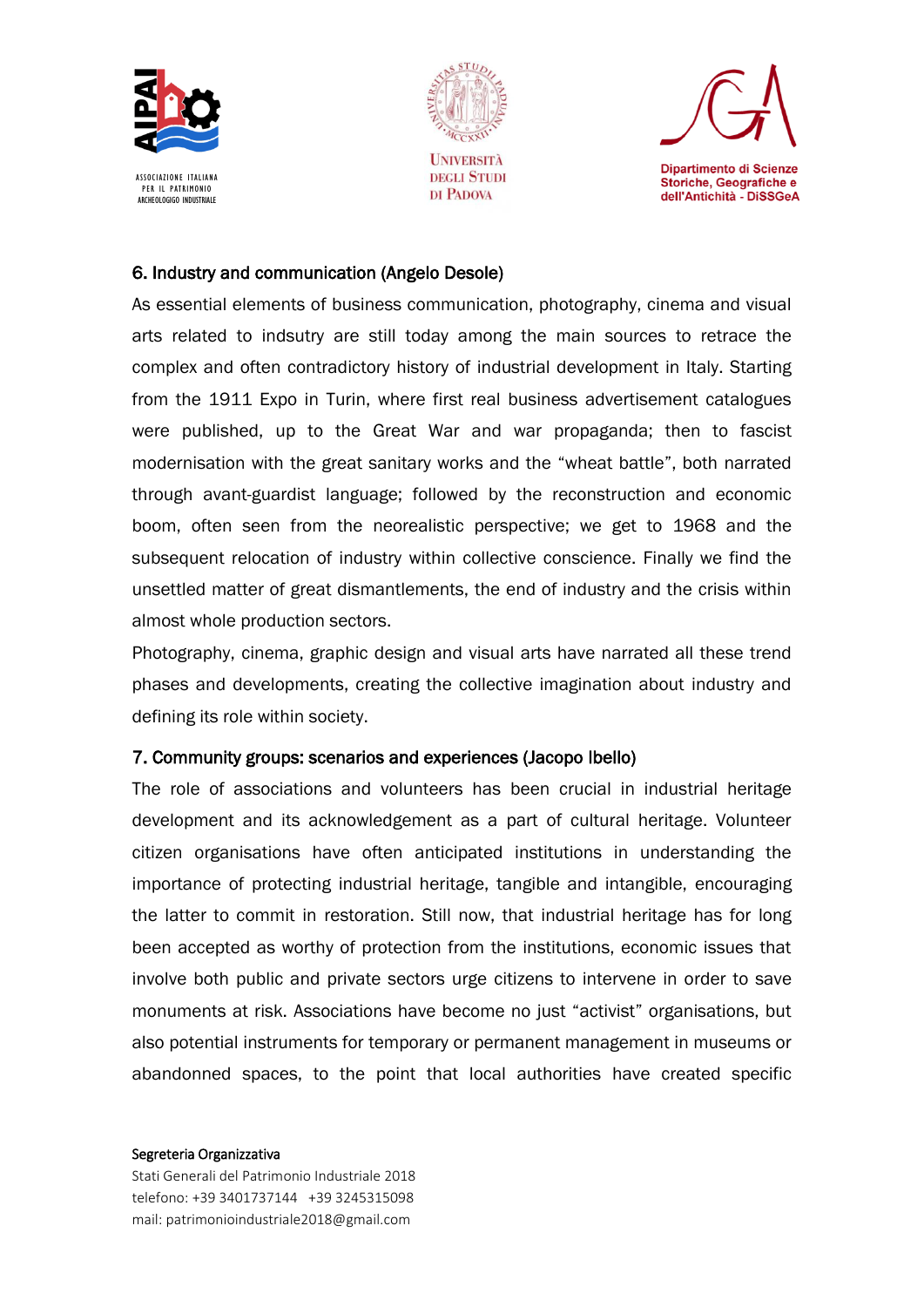





regulations to collaborate with them. We aim to remark the relevant role of community groups as a sustainable managment model for development, beyond their original intended goal.

### 8. Heritage storytelling (Cristina Natoli, Manuel Ramello)

In the last years, international paths for cultural heritage development and, therefore, also industrial heritage have been deeply renovated, implementing techniques based on innovative technologies and on narrative as a mean for making use of cultural heritage. Storytelling is a knowledge transmission method often adopted in heterogeneous contexts, as in museums where narrative becomes an apprehension resource, leading to self-identification and therefore social cement. This technique contributes to meaning interpretation and attribution through memory recreation and evocation. Thanks to narrative spaces (such as archives and company museums) the cultural heritage concept appears not just as an object of preservation but also as a source of essential collective knowledge, capable of increasing identity and belonging sense.

#### 9. Conservation, restoration and renewal (Rossella Maspoli, Claudio Menichelli)

Sustainable development of widespread heritage, as an alternative to land consumption has become a relevant strategy. At its core we find the reactivation of built areas, from a temporary and spontaneous use to organised restoration plans, between local resilience and urban regeneration, in parallel to museum and industrial park creation, and to mere conservation projects. A multicriteria, analysisbased approach is essential to site maintenance while changing its use, in accordance with its interpretation. Physical permanence is related to historic, cultural and socioeconomic dynamics which define the likelihood of keeping up processes such as environment sanitation, landscape redefinition, improvement of anti-seismic structures, partial restoration, energetic efficiency, biocompatible

#### Segreteria Organizzativa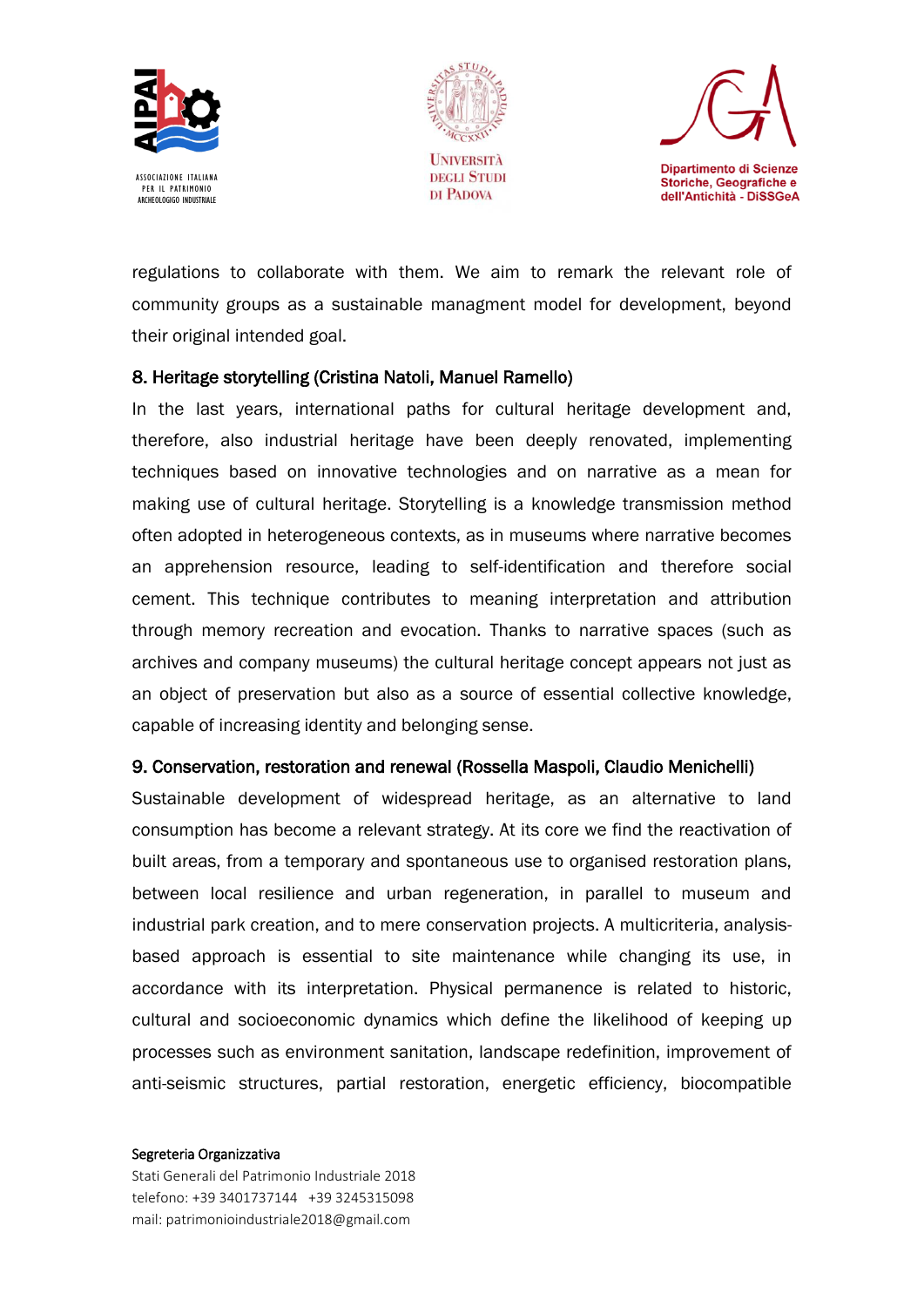





materials use, performance comfort after refuntionalisation. Post-industrial restoration has favoured a progressive transition from empty spaces to knowledge, services, free time and creative industries. This matter includes those projects that may be considered as good practice guidelines for environmental sustainability, material heritage conservation, and historicizing industrial heritage.

# 10. Industrial heritage in urban and local regeneration (Cristina Natoli, Manuel Ramello)

Once their original function is lost, industrial buildings and areas become a strategic factor for retracing a city reinterpretation that responds to new spaces and functions demand, specially through understanding their identity and culture value as a drive towards quality and competitivity for sustainable development.

If conceived, planned and managed from a comprehensive point of view at a local and regional scale, transformation of these areas can favour overall regeneration that may provide citizens with a space suitable for individual and collective development, increasing social cohesion and competitive capacity at regional, national and international level. Thanks to their configuration, major part of industrial buildings show high flexibility, allowing them to be adapted – even temporarily and through slight changes – to the most diverse uses. Their reemployment requires regulations that may establish a satisfactory compromise between preserving their identity and the physical transformation change calls for. Besides, combining smart technologies and heritage sites may create new and relevant scenarios for both using and preserving spaces, sites and cities, activating new development paths able to both improve the user experience and promote artistic production.

From a global view on the most recent industrial heritage development project, we observe a clear trend towards broadening heritage preservation areas, from the

#### Segreteria Organizzativa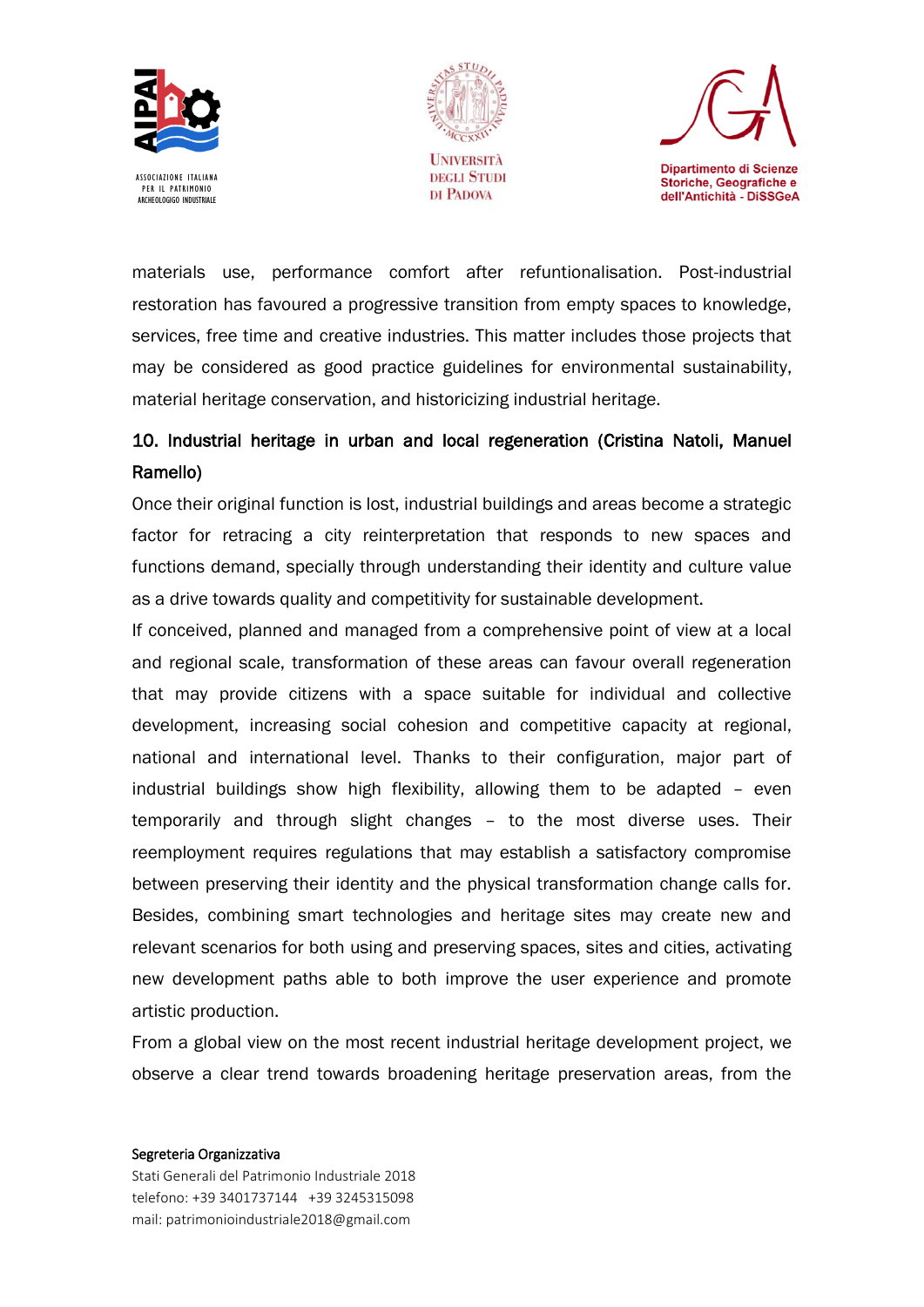





single building, to the site, the cultural trail, the trail network, the industrial park, and the landscape.

# 11. Dismantling issues (Edoardo Currà, Augusto Vitale)

The most recent series of dismantlements, which is taking place in the last years due to economic crisis and technologic revolutions, is causing a factory disaster and the resulting loss of buildings and parts of industrial landscape, along with knowledge, memories and social bonds. This motivates, with renewed urgency, a firm mobilisation, an emergency plan for heritage at risk and the foundation of an observatory for dismantling processes and their related phenomena. On such matters both the public and the scientific comunity must commit to oppose dismantling and call for a protective action towards the unique heritage enclosed in documents, machines and buildings, which have often survived over the years through wars, business and technological transformations, and crisis.

When dismantling has been followed by an identity regaining processes, new project related scenarios emerge, requiring new guidelines for industrial conversion plans that implement solid background knowledge and a historic assessment of the former industrial sites issues and transformations.

Which fate has industrial heritage consevation undergone? Has it been fully or partially erased from our cities? Or have there been actions to preserve documents, voices and bonds with the surrounding society? In these cases, which role has the sociopolitical fabric played? In which measure has the latter been transformed?

# 12. Industrial cultural tourism: accesibility and local development (Massimo Bottini, Rossella Maspoli)

Cultural heritage involved in knowledge and tourism experiences in both tangible and intangible. The European Parliament decission for the European Year of Cultural Heritage (2018), which follows the support received during the European

#### Segreteria Organizzativa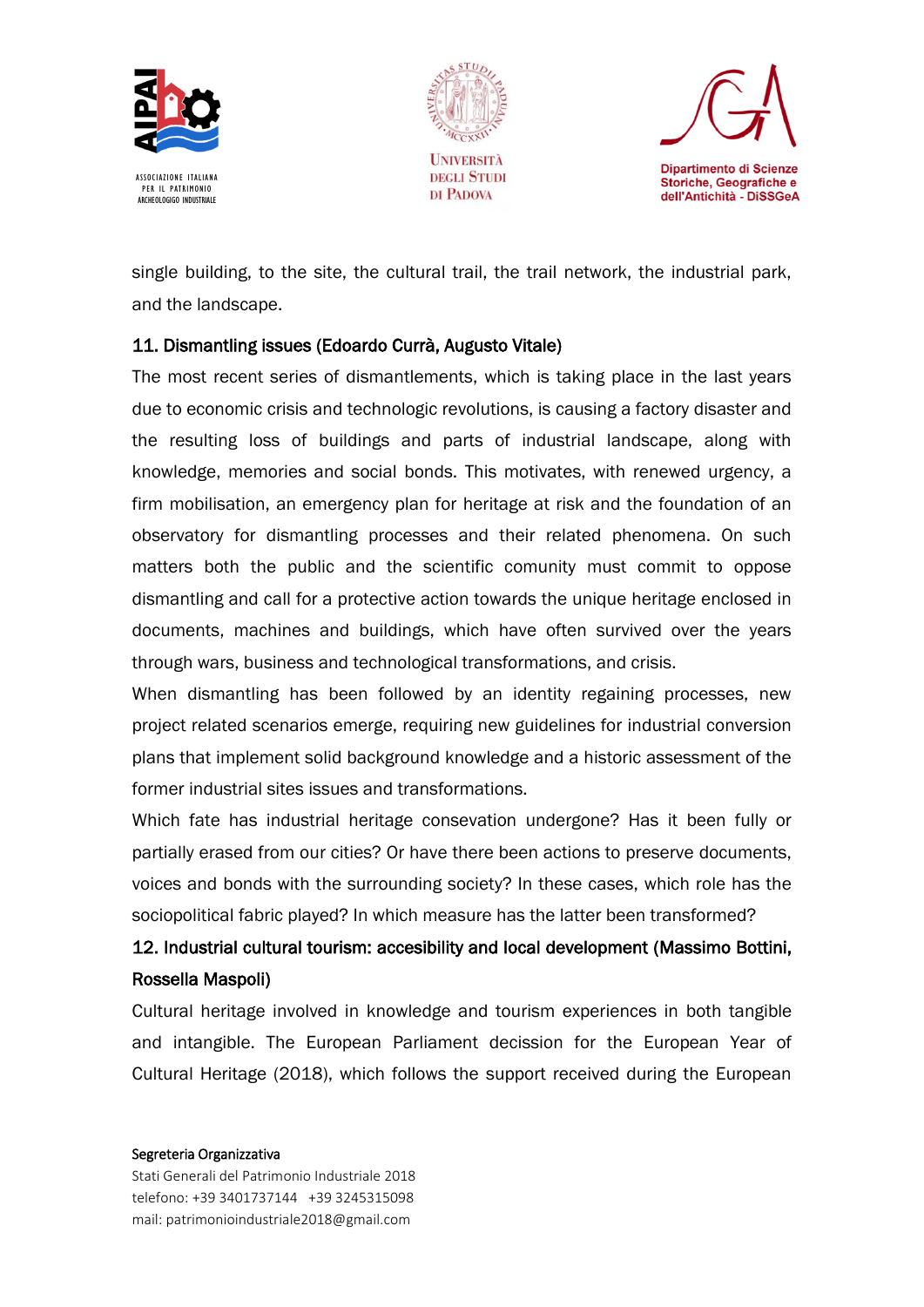





Industrial Heritage Year (2015), aims to promote sustainable development strategies that exploit the potential, improve the identity sense and revamp cultural tourism.

The industrial legacy elements concern tourism as capitalisation, transformation and regeneration agents – among multifunctional use, museum creation and new districts for creative and innovative industry – or as on hold or dismatled areas, appealing for industrial safaris.

Within the diverse conditions and hybridisation processes, we find a variety of industrial and post-industrial tourism types, from corporate branding and company archives, to site development and spectacularisation, memory and testimony collection, product and technology museums, and landscape, infrastructure and company town conservation.

Improving accessibility in quantitative, qualitative, physical (design for all) and cultural terms (including young people, vulnerable communities, recent inmigrants, unschooled population...) is key for embracing a wider target and encouraging active participation.

In this context we find experiential tourism, which is open to experimenting with material culture – in terms of uniqueness, authenticity and involvement – and is defined through tours, showroom-factory and workshop events, discovery trails on local know-how and roots (as the *Made in*... phenomenon) among tradition and innovation in handicraftship and in manufacture.

Development both in regional connections and marketing, and in online and offline networks and tours among industrial hubs and areas have been essential, as for example the European Route of Industrial Heritage (ERIH).

Finally, a competition between territories would increase tourism and help preserve industrial heritage, as a result of rising investments in technology and design for digitisation, platform building and sign systems for accessibility.

#### Segreteria Organizzativa